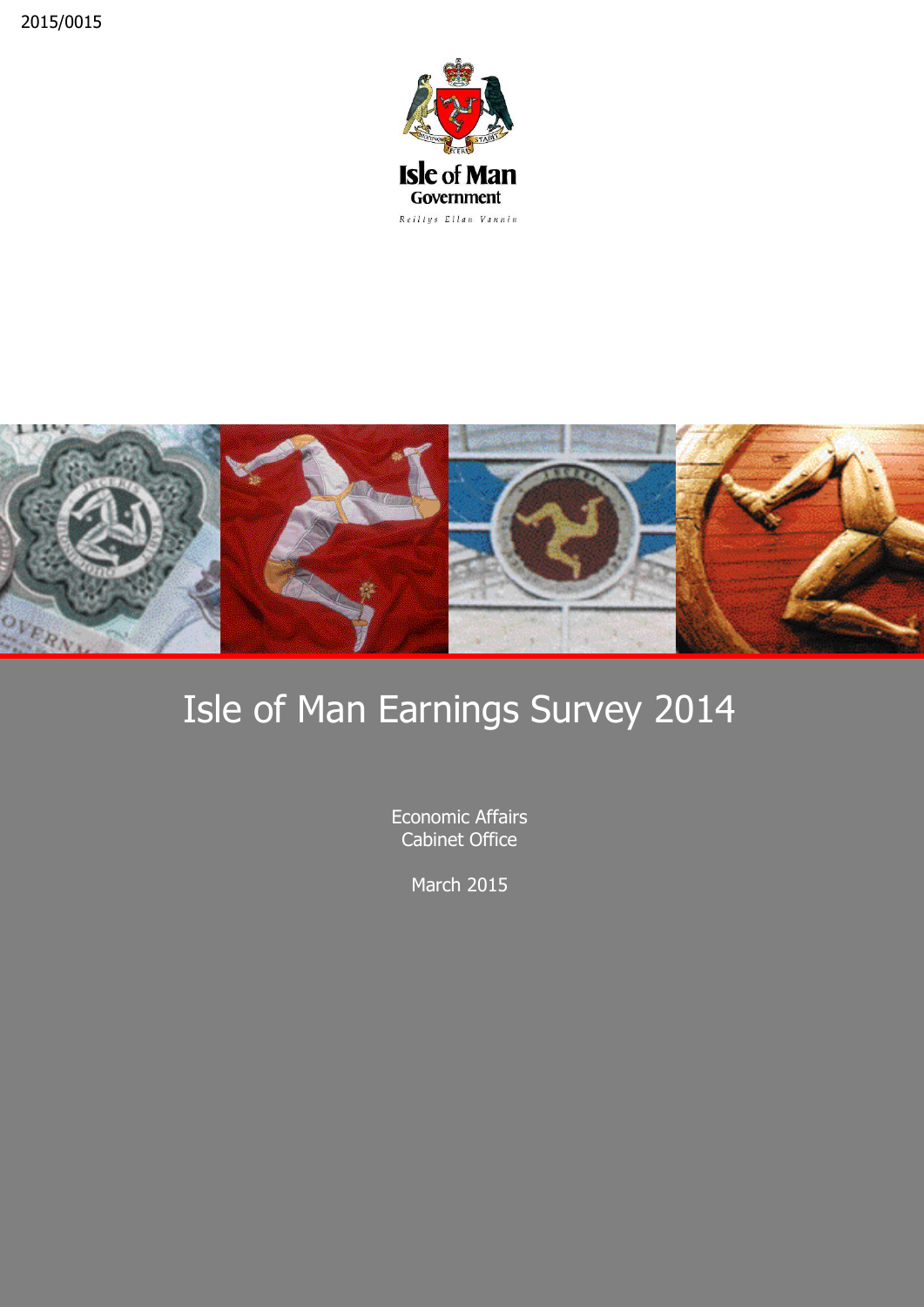### **Contents**

| Table 7 - Average Weekly Earnings and Hours by Gender and Economic Sector  11   |
|---------------------------------------------------------------------------------|
| Table 8 - Average Weekly Earnings and Hours by Public / Private Sector Split 12 |
|                                                                                 |
|                                                                                 |
|                                                                                 |
|                                                                                 |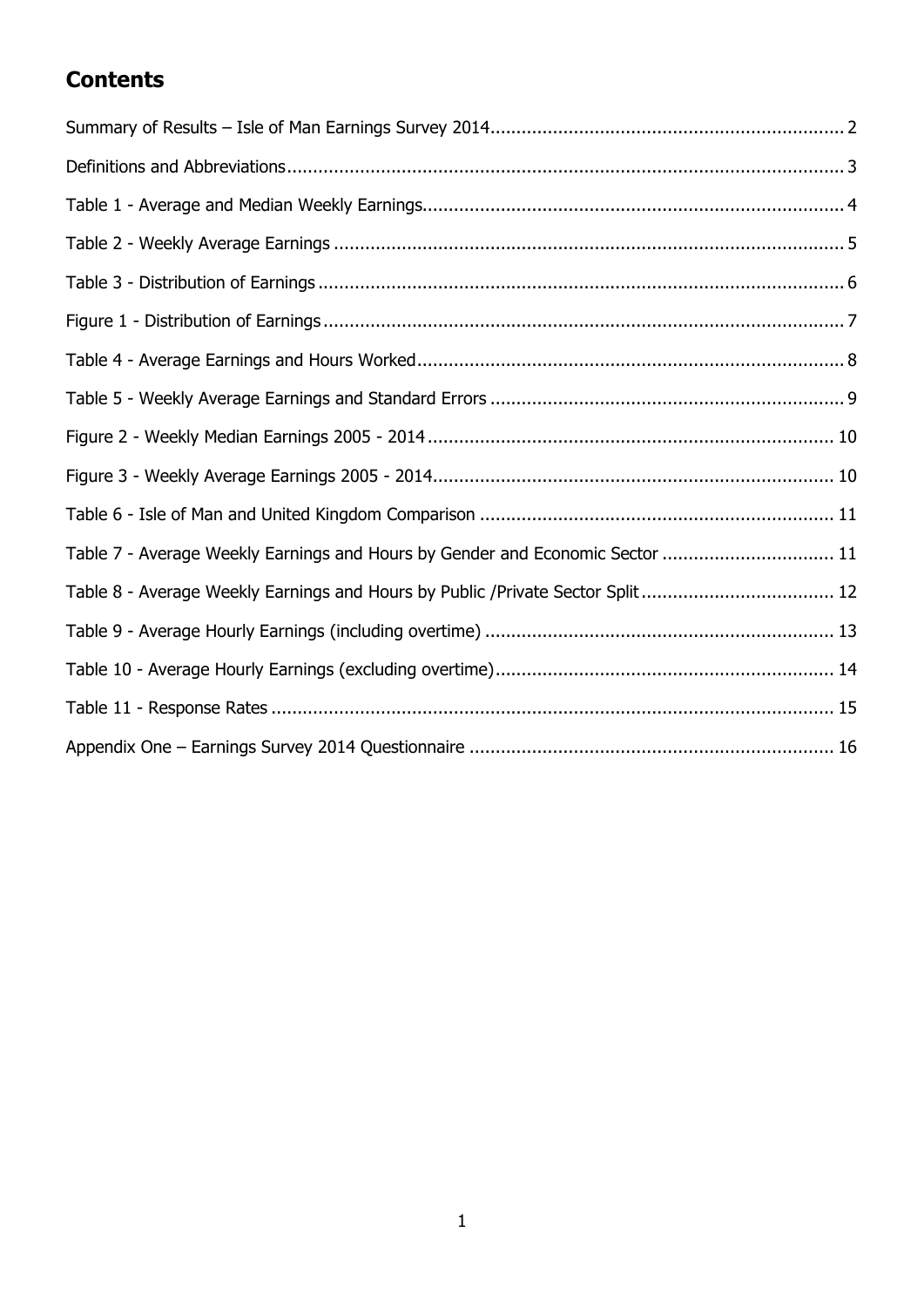- <span id="page-2-0"></span>• Median gross weekly pay of full-time employees was £546 [\(Table One\)](#page-4-0);
- Median full-time earnings increased by 8.3% between June 2013 and June 2014 [\(Table One\)](#page-4-0);
- Average gross weekly pay of full-time employees was  $E624$  [\(Table Two\)](#page-5-0);
- Average full-time earnings increased by 0.7% between June 2013 and June 2014 [\(Table One\)](#page-4-0);
- Full-time employees worked an average of 38.1 hours per week, including 1.2 hours of overtime [\(Table Four\)](#page-8-0);
- Overtime, incentive pay and shift premia made up 7.1% of employees' gross weekly earnings [\(Table Two\)](#page-5-0);
- Average earnings in the Isle of Man were the same as the average earnings in the United Kingdom [\(Table Six\)](#page-11-0), whilst median earnings were 5.4% higher than the United Kingdom;
- Average gross hourly earnings including overtime were £17 [\(Table Four\)](#page-8-0).

#### **Methodology**

The Earnings Survey is a statutory survey of the earnings received by employees in a set pay period conducted under the Statistics Act 1999.

A random sample of employees was drawn from income tax records and a questionnaire was sent to the last known employer of each of the selected employees. Employers were able to complete the questionnaire online or by paper copy.

The questionnaire requested details of the employee's sex, year of birth, occupation, industry, length of service, basic weekly hours, overtime hours and gross earnings. Information was requested on gross earnings split into basic pay, overtime pay, incentive payments and shift and other payments.

Questions were included to determine whether earnings had been affected by absence or the employee was paid on adult rates. The information requested related to the pay period which included 10 June 2014.

A summary of the response rates is given in [Table Eleven.](#page-15-0) Details of the companies who did not comply with the requests for information have been passed to the Attorney General's Chambers for a decision on whether to prosecute under the Statistics Act.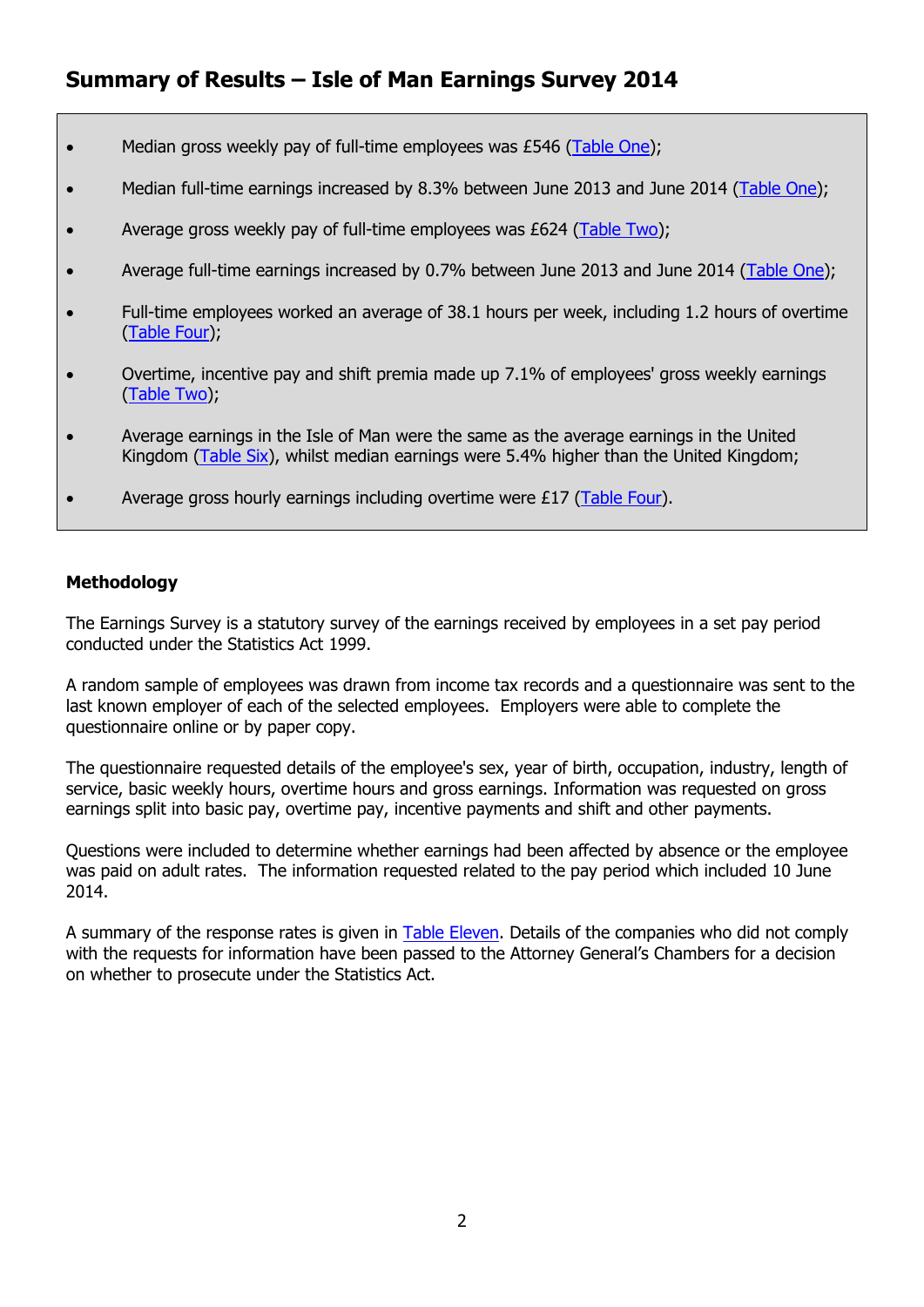### **Explanation of Measures Reported**

The survey uses the following measures of central tendency

- **Average** earnings are calculated as the sum of earnings in the sample divided by the number of persons in the sample.
- **Median** earnings are the level of earnings such that half the sample has earnings greater than that level.

### <span id="page-3-0"></span>**Definitions and Abbreviations**

#### **Definitions**

- A **full-time worker** is an employee with normal basic hours exceeding 30 per week excluding overtime and meal breaks except for an employee who is a teacher with normal basic hours exceeding 25 per week or an employee without specified normal basic hours because of the nature of the job but who is described as full-time by the employer.
- **Manual** and **Non-manual** employees are grouped according to the classification formerly used by the United Kingdom's Office for National Statistics in its annual New Earnings Survey (NES). NES has been replaced by the Annual Survey of Hours and Earnings (ASHE).

#### **Abbreviation**

 $\bullet$  PBR = Payment By Results

#### **Further information**

Additional unpublished data may be available on request. Enquiries should be made to Economic Affairs by the contact methods below

Economic Affairs, Cabinet Office, Government Office, Bucks Road, Douglas, Isle of Man, IM1 3PN

Tel: (01624) 685758 Email: [economics@gov.im](mailto:economics@gov.im)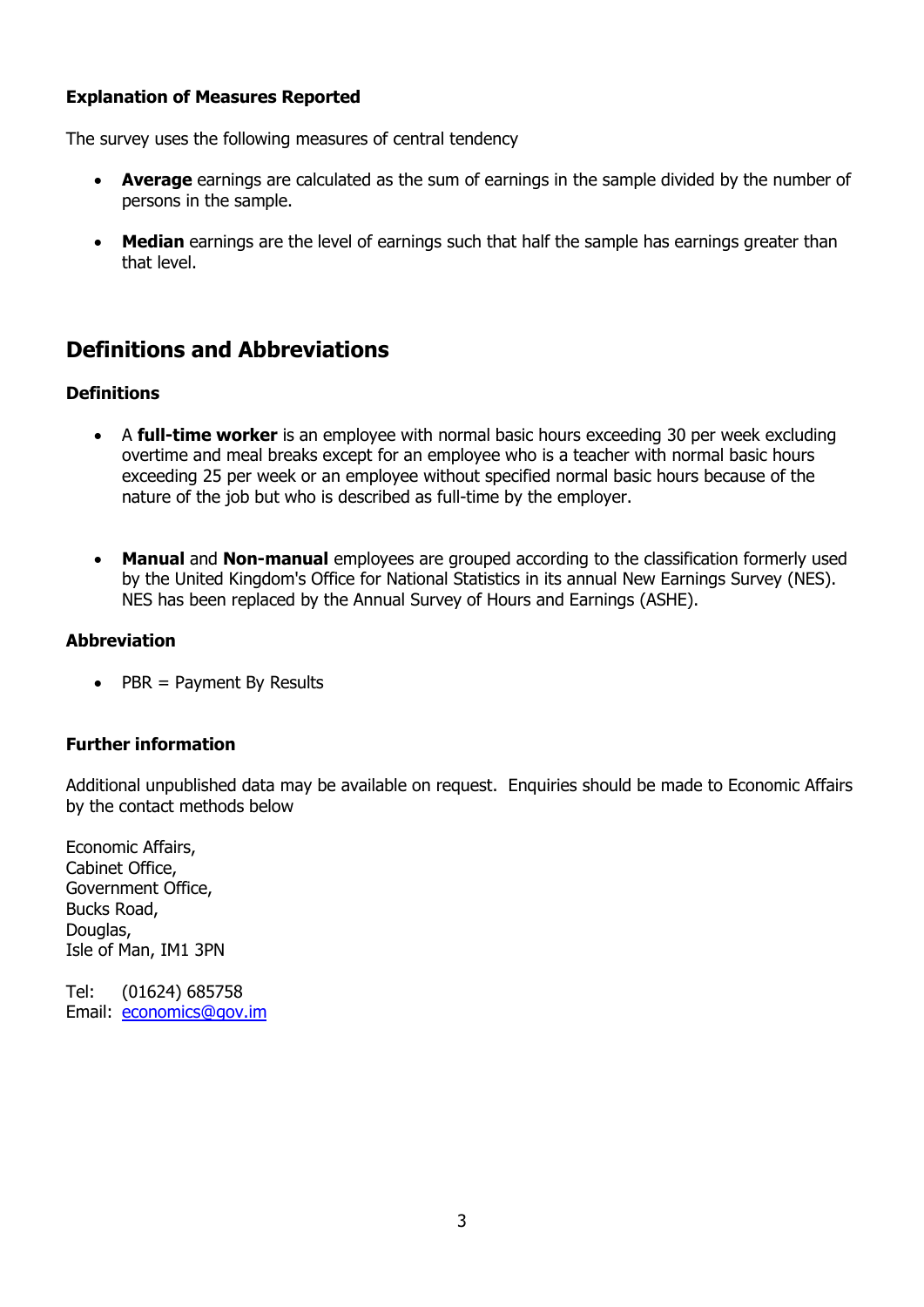### <span id="page-4-0"></span>**Table 1 - Average and Median Weekly Earnings**

**Comparison of median and average weekly earnings of full-time employees on adult rates whose pay for the survey period was not affected by absence 2013 and 2014**

|                          |      | Median $(E)$ |          | Average $(E)$ |      |          |  |  |  |
|--------------------------|------|--------------|----------|---------------|------|----------|--|--|--|
|                          | 2013 | 2014         | % change | 2013          | 2014 | % change |  |  |  |
| <b>Males</b>             |      |              |          |               |      |          |  |  |  |
| Manual                   | 460  | 472          | 2.6      | 507           | 485  | $-4.3$   |  |  |  |
| Non-manual               | 637  | 666          | 4.6      | 781           | 763  | $-2.3$   |  |  |  |
| All                      | 531  | 564          | 6.0      | 658           | 663  | 0.7      |  |  |  |
| <b>Females</b>           |      |              |          |               |      |          |  |  |  |
| Manual                   | 382  | 346          | $-9.2$   | 433           | 373  | $-13.9$  |  |  |  |
| Non-manual               | 500  | 554          | 10.7     | 591           | 598  | 1.1      |  |  |  |
| All                      | 480  | 529          | 10.1     | 562           | 572  | 1.8      |  |  |  |
| <b>Males and Females</b> |      |              |          |               |      |          |  |  |  |
| Manual                   | 440  | 442          | 0.5      | 491           | 464  | $-5.6$   |  |  |  |
| Non-manual               | 561  | 588          | 4.9      | 687           | 679  | $-1.2$   |  |  |  |
| All                      | 504  | 546          | 8.3      | 620           | 624  | 0.7      |  |  |  |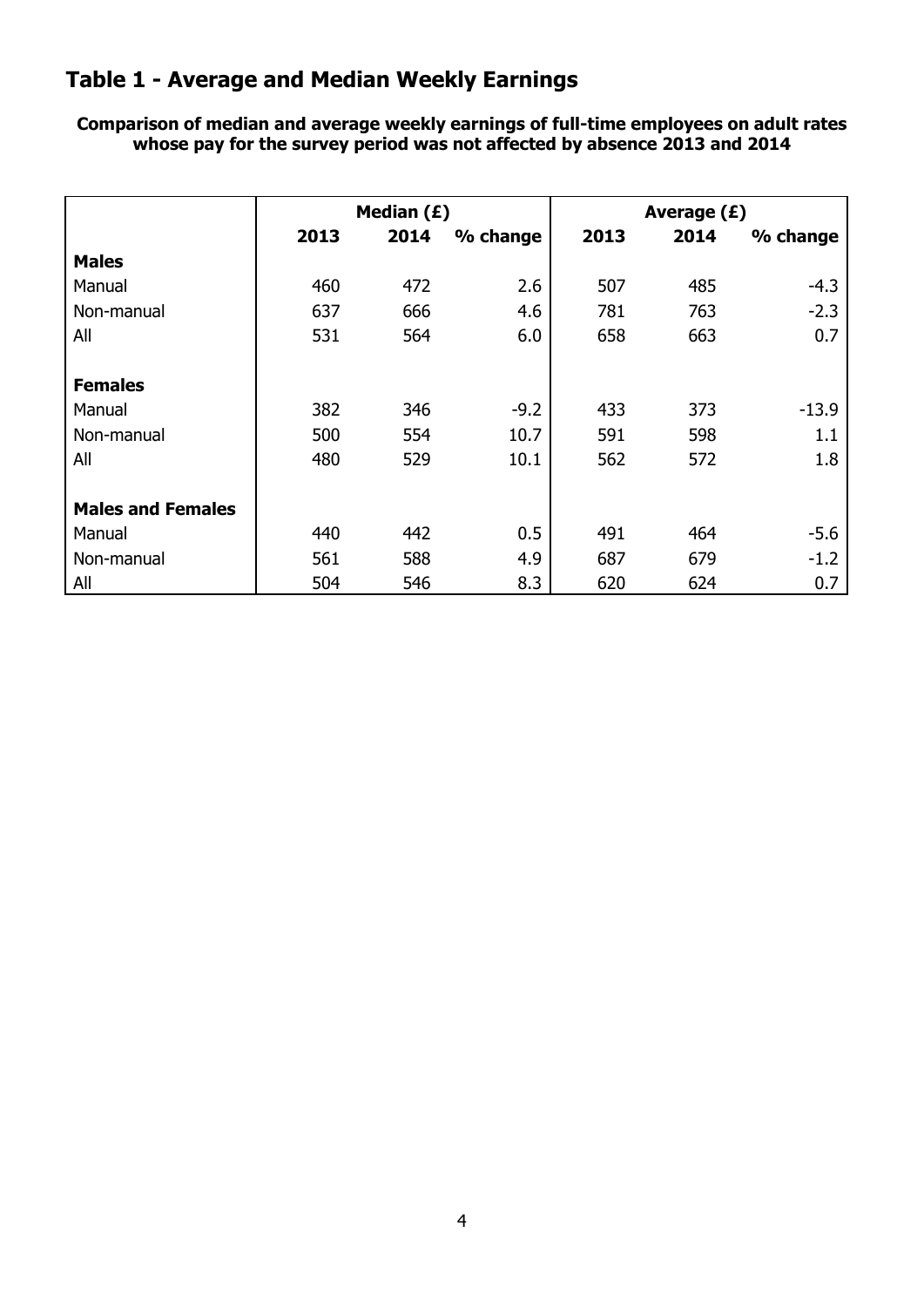### **Table 2 - Average Weekly Earnings**

**Full time employees on adult rates whose pay for the period was unaffected by absence, June 2014**

<span id="page-5-0"></span>

|                                         |        | <b>Males</b> |            |               | <b>Females</b> |            |               | <b>Males and Females</b> |      |
|-----------------------------------------|--------|--------------|------------|---------------|----------------|------------|---------------|--------------------------|------|
|                                         | Manual | Non-manual   | <b>All</b> | <b>Manual</b> | Non-manual     | <b>All</b> | <b>Manual</b> | Non-manual               | All  |
| Number in sample                        | 188    | 334          | 522        | 44            | 348            | 392        | 232           | 682                      | 914  |
| Average gross weekly earnings $(E)$     | 485    | 763          | 663        | 373           | 598            | 572        | 464           | 679                      | 624  |
| of which:                               |        |              |            |               |                |            |               |                          |      |
| Overtime payments $(E)$                 | 39     | 18           | 26         | 12            | 10             | 10         | 34            | 14                       | 19   |
| PBR etc payments $(E)$                  | 6      | 25           | 18         |               | 16             | 14         | 5             | 20                       | 16   |
| Shift etc premium payments $(E)$        | 8      | 10           | 9          | 18            | 8              | 9          | 10            | 9                        | 9    |
| As percentage of average gross earnings |        |              |            |               |                |            |               |                          |      |
| Overtime payments                       | 7.9%   | 2.4%         | 3.9%       | 3.3%          | 1.6%           | 1.7%       | 7.2%          | 2.1%                     | 3.0% |
| PBR etc payments                        | 1.2%   | $3.3\%$      | 2.7%       | 0.6%          | 2.7%           | 2.5%       | 1.1%          | 3.0%                     | 2.6% |
| Shift etc premium payments              | 1.6%   | 1.3%         | 1.4%       | 4.9%          | 1.3%           | 1.6%       | 2.1%          | 1.3%                     | 1.5% |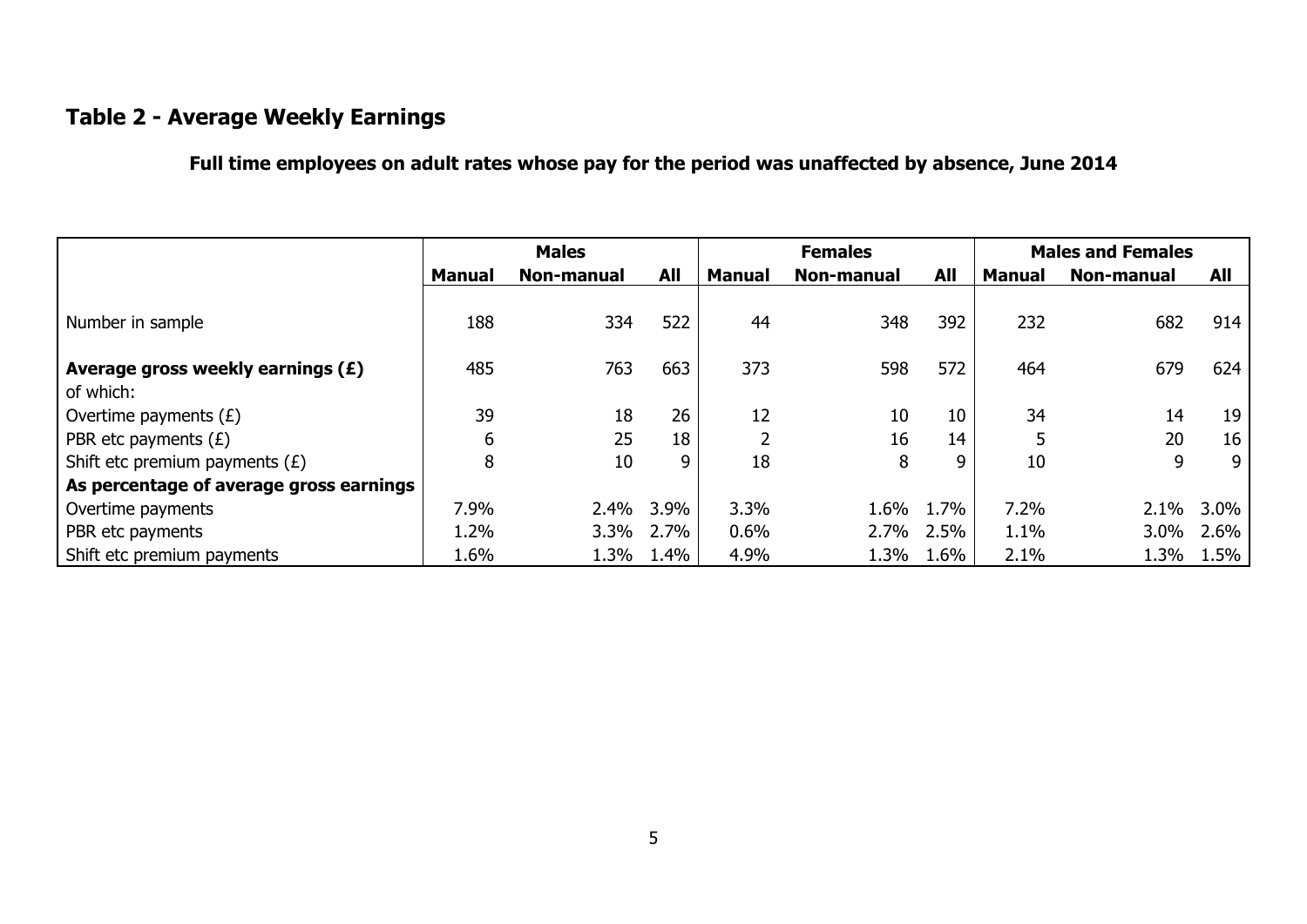# **Table 3 - Distribution of Earnings**

<span id="page-6-0"></span>

|                                       |               | <b>Males</b> |            |               | <b>Females</b> | <b>Males and Females</b> |               |            |      |
|---------------------------------------|---------------|--------------|------------|---------------|----------------|--------------------------|---------------|------------|------|
|                                       | <b>Manual</b> | Non-manual   | <b>All</b> | <b>Manual</b> | Non-manual     | All                      | <b>Manual</b> | Non-manual | All  |
| Distribution of gross weekly earnings |               |              |            |               |                |                          |               |            |      |
| 10 per cent earned less than $(E)$    | 294           | 350          | 315        | 244           | 345            | 317                      | 277           | 345        | 315  |
| 25 per cent earned less than $(E)$    | 358           | 481          | 408        | 277           | 441            | 409                      | 335           | 448        | 409  |
| 50 per cent earned less than $(E)$    | 472           | 666          | 564        | 346           | 554            | 529                      | 442           | 588        | 546  |
| 25 per cent earned more than $(E)$    | 564           | 936          | 789        | 474           | 709            | 672                      | 542           | 806        | 733  |
| 10 per cent earned more than $(E)$    | 717           | 1271         | 1114       | 511           | 892            | 865                      | 640           | 1114       | 1026 |
| Percentage earning less than          |               |              |            |               |                |                          |               |            |      |
| £200                                  | 1.1           | 2.7          | 2.1        | 2.3           | 0.3            | 0.5                      | 1.3           | 1.5        | 1.4  |
| £220                                  | 1.1           | 2.7          | 2.1        | 4.5           | 1.1            | 1.5                      | 1.7           | 1.9        | 1.9  |
| £250                                  | 3.2           | 3.9          | 3.6        | 15.9          | 2.3            | 3.8                      | 5.6           | 3.1        | 3.7  |
| £300                                  | 12.8          | 5.7          | 8.2        | 36.4          | 4.9            | 8.4                      | 17.2          | 5.3        | 8.3  |
| £350                                  | 23.4          | 10.2         | 14.9       | 50.0          | 11.2           | 15.6                     | 28.4          | 10.7       | 15.2 |
| £400                                  | 33.5          | 17.4         | 23.2       | 59.1          | 17.5           | 22.2                     | 38.4          | 17.4       | 22.8 |
| £450                                  | 46.8          | 23.4         | 31.8       | 72.7          | 27.3           | 32.4                     | 51.7          | 25.4       | 32.1 |
| £500                                  | 58.0          | 27.2         | 38.3       | 86.4          | 37.9           | 43.4                     | 63.4          | 32.7       | 40.5 |
| £600                                  | 82.4          | 41.9         | 56.5       | 95.5          | 61.2           | 65.1                     | 84.9          | 51.8       | 60.2 |
| £700                                  | 88.8          | 55.4         | 67.4       | 100.0         | 74.7           | 77.6                     | 90.9          | 65.2       | 71.8 |
| £800                                  | 94.7          | 64.7         | 75.5       | 100.0         | 83.9           | 85.7                     | 95.7          | 74.5       | 79.9 |
| £900                                  | 97.3          | 73.4         | 82.0       | 100.0         | 90.5           | 91.6                     | 97.8          | 82.1       | 86.1 |
| £1,000                                | 98.4          | 76.9         | 84.7       | 100.0         | 94.0           | 94.6                     | 98.7          | 85.6       | 88.9 |

### **Full time employees on adult rates whose pay for the period was unaffected by absence, June 2014**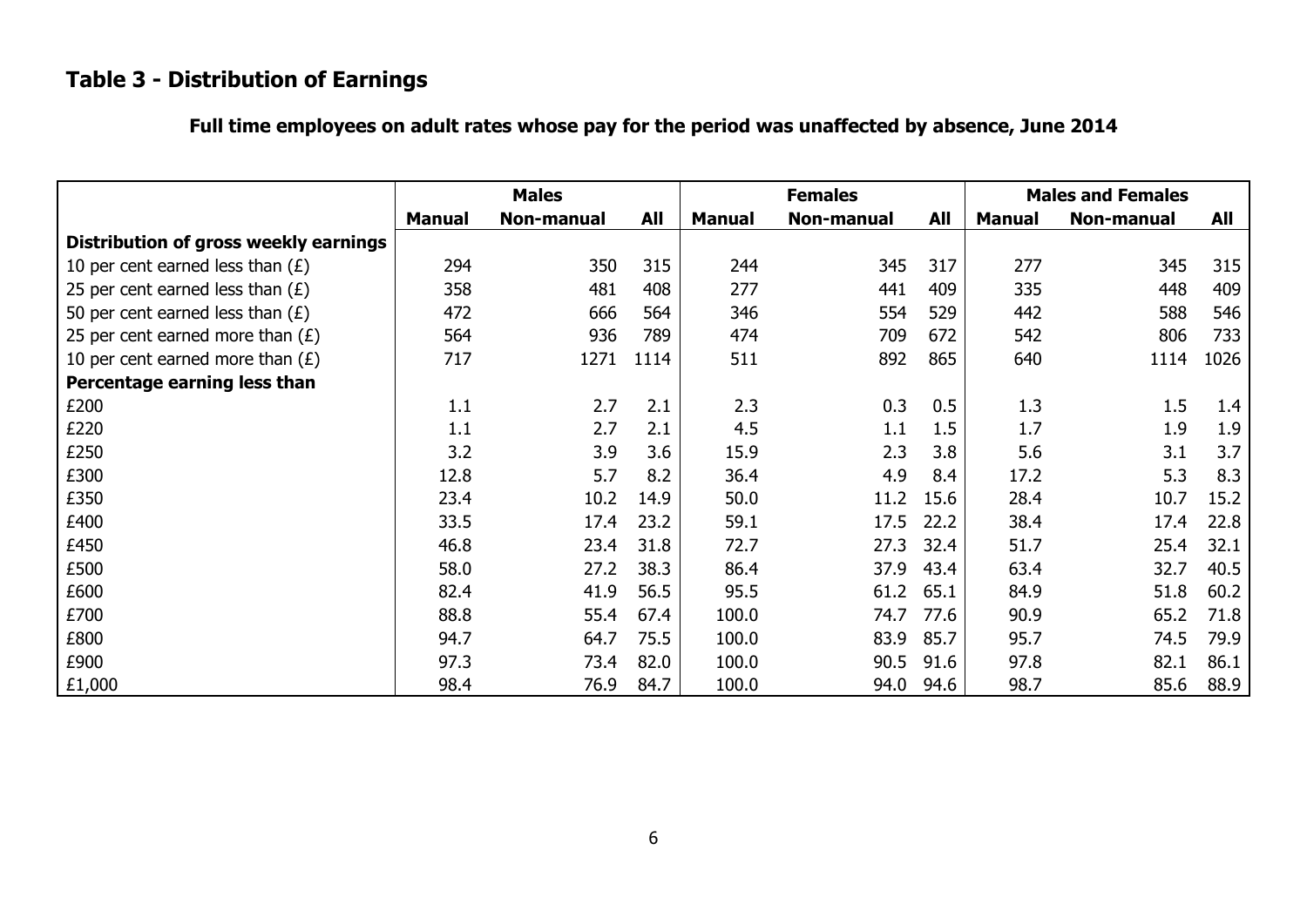### **Figure 1 - Distribution of Earnings**

<span id="page-7-0"></span>

**Distribution of weekly earnings of full-time employees on adult rates whose pay for the survey period was not affected by absence - June 2014**

Figure One illustrates the distribution of earnings and shows income of respondents up to £1500 per week. This covers 97.2% of the sample. The further the income moves away from the mean, the number of workers becomes smaller and the distribution would be truncated.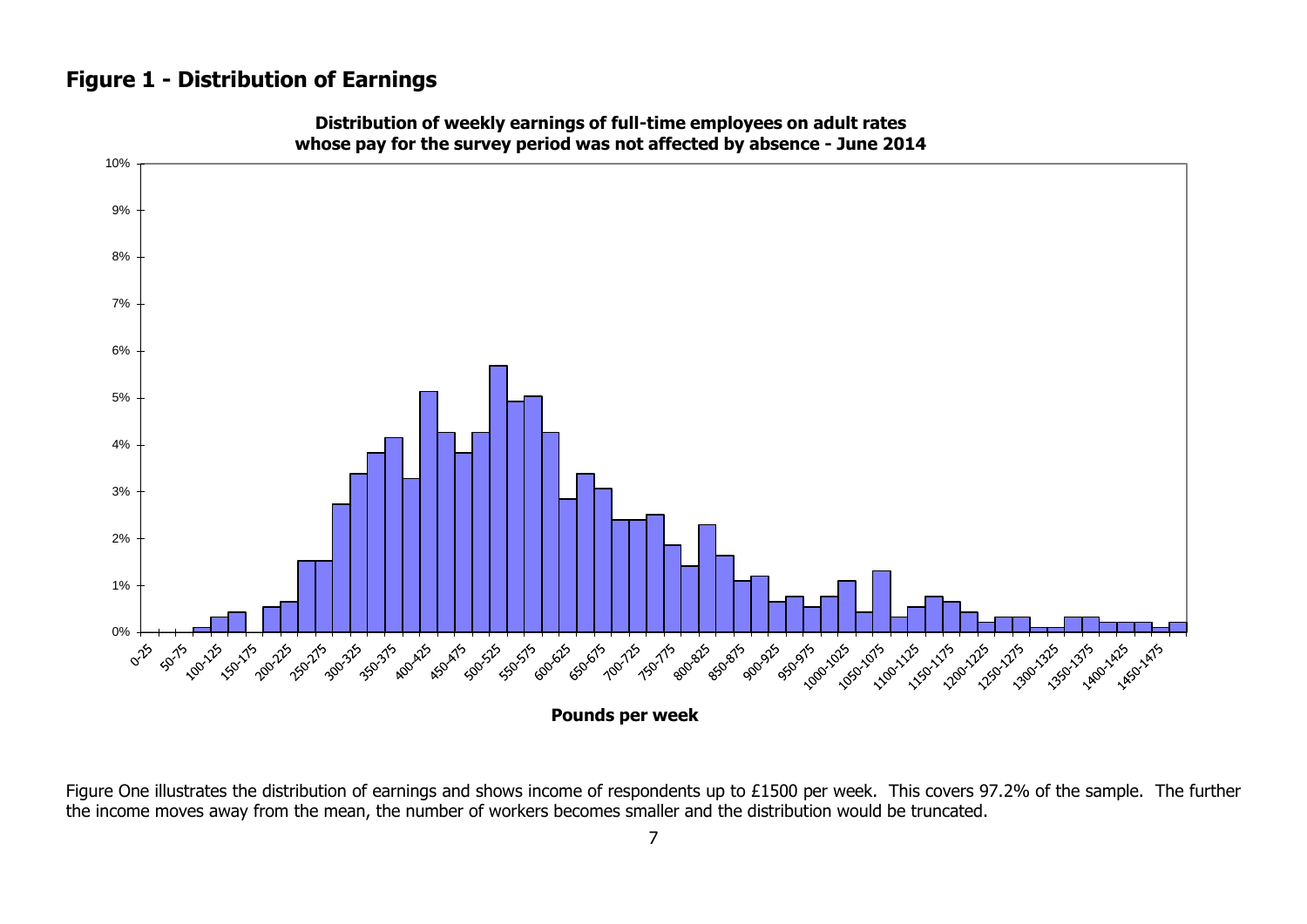### **Table 4 - Average Earnings and Hours Worked**

### **Full time employees on adult rates whose pay for the period was unaffected by absence, and for whom basic hours of work were reported, June 2014**

<span id="page-8-0"></span>

|                                                 |        | <b>Males</b> |      |               | <b>Females</b> | <b>Males and Females</b> |               |                   |           |
|-------------------------------------------------|--------|--------------|------|---------------|----------------|--------------------------|---------------|-------------------|-----------|
|                                                 | Manual | Non-manual   | All  | <b>Manual</b> | Non-manual     | All                      | <b>Manual</b> | <b>Non-manual</b> | All       |
| Average gross hourly earnings                   |        |              |      |               |                |                          |               |                   |           |
| Including overtime pay and overtime hours $(E)$ | 11     | 20           | 17   | 10            | 17             | 16                       | 11            | 19                | 17        |
| Excluding overtime pay and overtime hours $(E)$ | 11     | 19           | 16   | 9             | 16             | 16                       | 11            | 18                | 16        |
| <b>Hours worked</b>                             |        |              |      |               |                |                          |               |                   |           |
| Average basic hours                             | 39.4   | 37.2         | 38.0 | 36.3          |                | 35.3 35.4                | 38.8          |                   | 36.2 36.9 |
| Average overtime hours                          | 3.3    | 0.8          | 1.7  | 1.2           | 0.5            | 0.6                      | 2.9           | 0.7               | 1.2       |
| Average hours                                   | 42.7   | 38.0         | 39.7 | 37.5          | 35.8           | 36.0                     | 41.7          | 36.9              | 38.1      |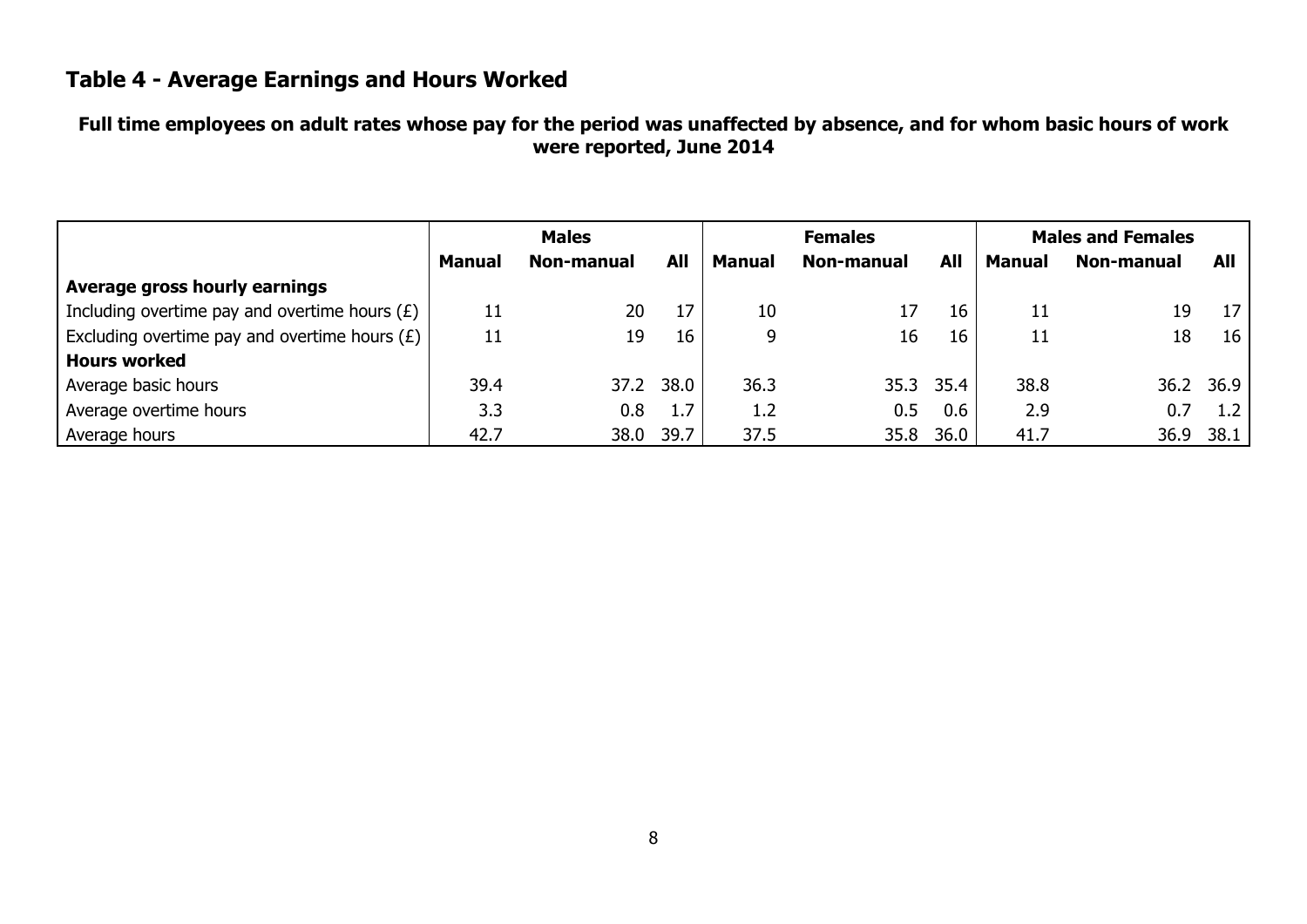### <span id="page-9-0"></span>**Table 5 - Weekly Average Earnings and Standard Errors**

|                          | Average $(E)$ | <b>Number in sample</b> | Standard error (%) |
|--------------------------|---------------|-------------------------|--------------------|
| <b>Males</b>             |               |                         |                    |
| Manual                   | 485.10        | 188                     | 2.7                |
| Non-manual               | 763.19        | 334                     | 3.1                |
| All                      | 663.04        | 522                     | 2.6                |
| <b>Females</b>           |               |                         |                    |
| Manual                   | 372.70        | 44                      | 4.8                |
| Non-manual               | 597.69        | 348                     | 2.2                |
| All                      | 572.44        | 392                     | 2.2                |
| <b>Males and Females</b> |               |                         |                    |
| Manual                   | 463.78        | 232                     | 2.5                |
| Non-manual               | 678.74        | 682                     | 2.0                |
| All                      | 624.18        | 914                     | 1.8                |

**Standard errors of average weekly earnings of full-time employees on adult rates whose pay for the survey period was not affected by absence, June 2014**

The earnings from which the average earnings are derived were obtained from a sample of employees. Consequently, the averages and other estimates are subject to sampling errors. For example, the estimates of average earnings given in the tables may differ from the true average which would have been calculated if earnings information had been obtained for every employee in the Isle of Man.

A measure of the potential size of the difference is provided by the **standard error**. There is a twoout-of-three chance that the difference between the true value and the estimate will be less than the standard error and the chance that the difference will be more than double the standard error is about one-in-twenty.

In other words, we can say with 95% probability that the true level of average earnings will be in the range £502 to £646 (mean £624).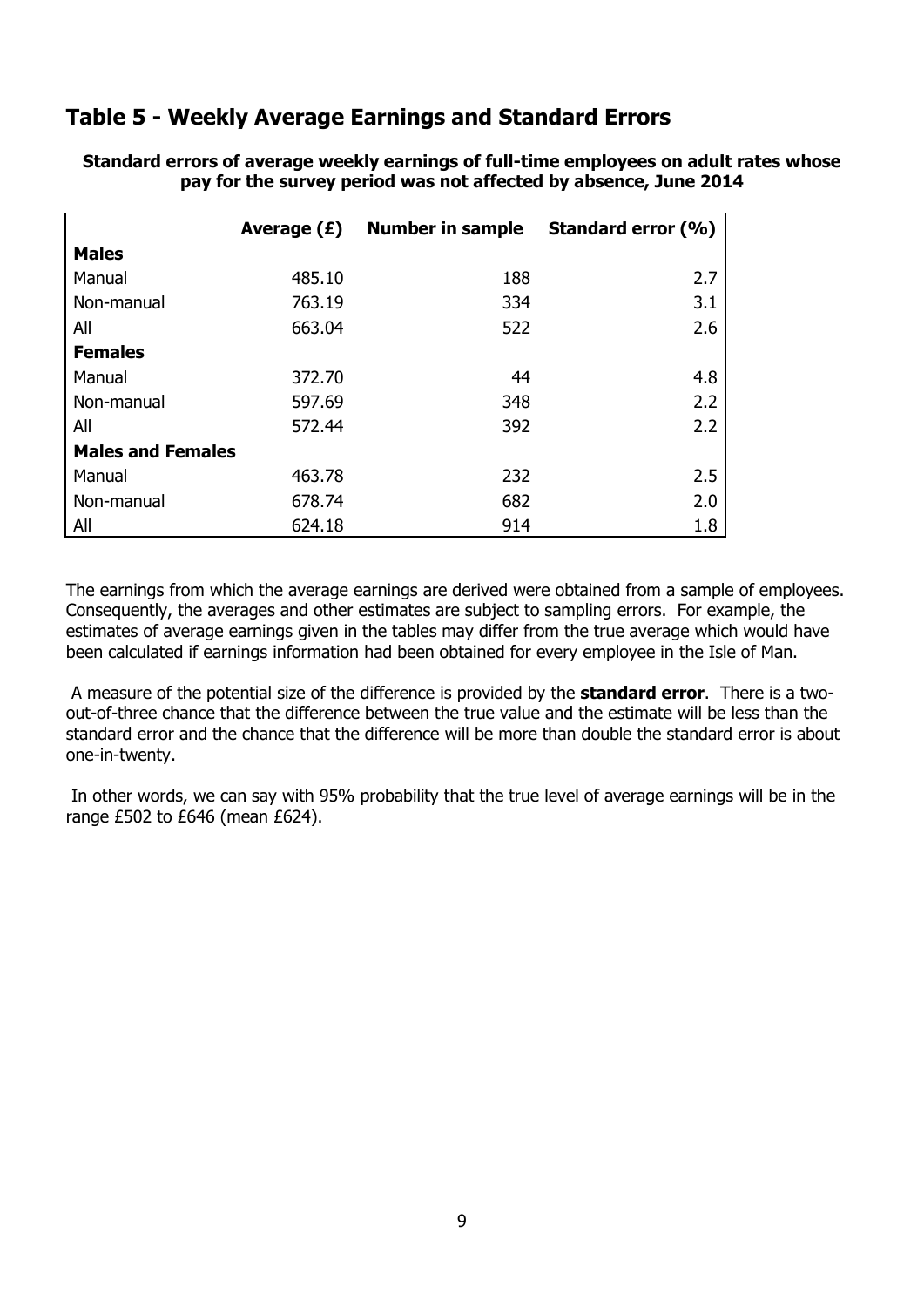

### <span id="page-10-0"></span>**Figure 2 - Weekly Median Earnings 2005 – 2014**

# <span id="page-10-1"></span>**Figure 3 - Weekly Average Earnings 2005 – 2014**

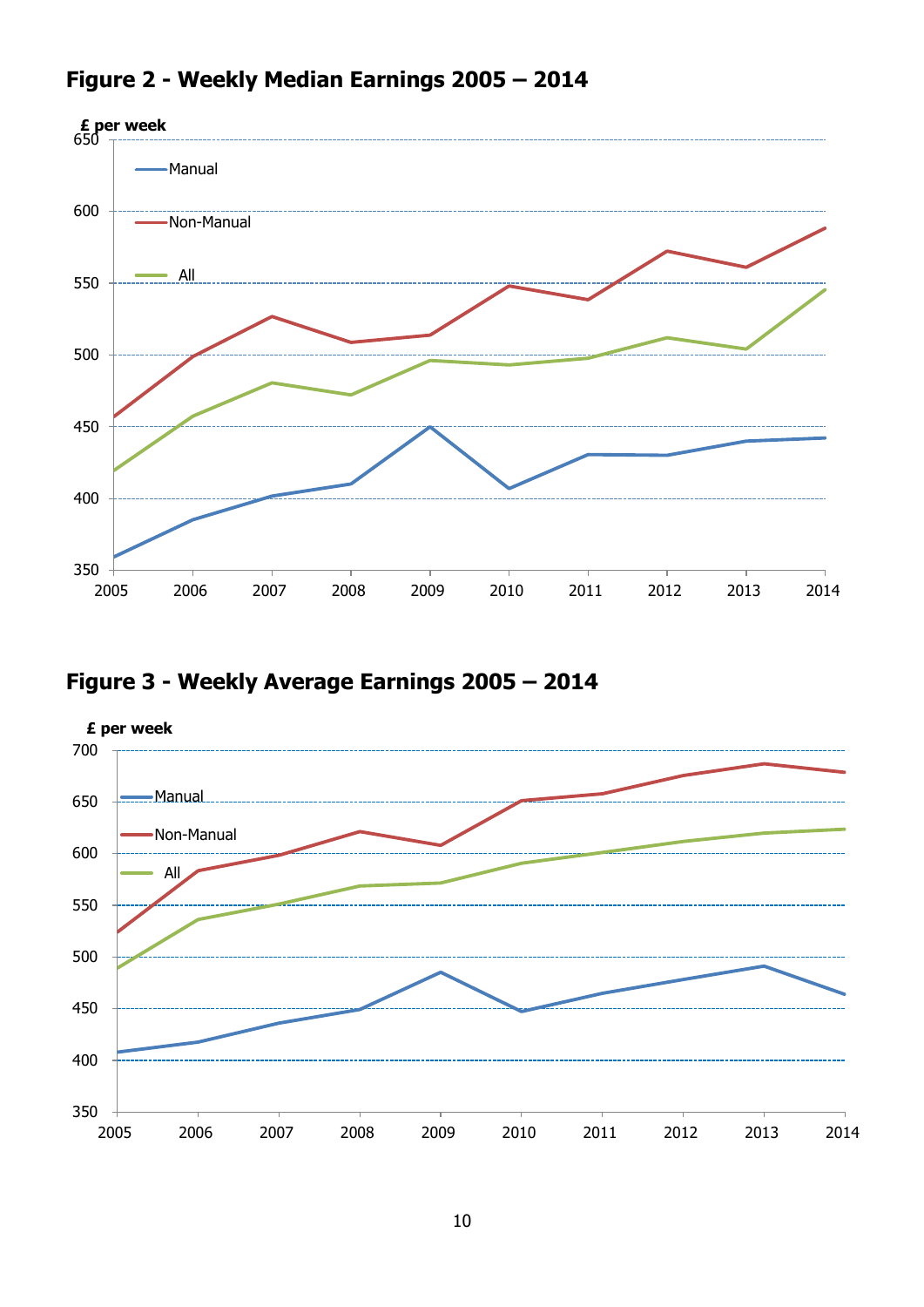### <span id="page-11-0"></span>**Table 6 - Isle of Man and United Kingdom Comparison**

**Comparison of average and median weekly earnings in the Isle of Man and United Kingdom of full-time employees on adult rates whose pay for the survey period was not affected by absence June 2014**

| <b>Average Earnings (£)</b> |        | <b>Isle of Man</b> United Kingdom | <b>IOM earnings as</b><br>percentage of UK<br>earnings |
|-----------------------------|--------|-----------------------------------|--------------------------------------------------------|
| Males                       | 663.04 | 673.00                            | 98.5                                                   |
| <b>Females</b>              | 572.44 | 539.20                            | 106.2                                                  |
| Males and Females           | 624.18 | 620.2                             | 100.6                                                  |
| Median Earnings $(E)$       |        |                                   |                                                        |
| Males                       | 563.50 | 557.80                            | 101.0                                                  |
| <b>Females</b>              | 528.66 | 461.90                            | 114.5                                                  |
| Males and Females           | 545.71 | 518.00                            | 105.4                                                  |

**Note:** United Kingdom data may be subject to revision, and refers to April 2014. **UK Source:** Annual Survey of Hours and Earnings (ASHE).

### <span id="page-11-1"></span>**Table 7 - Average Weekly Earnings and Hours by Gender and Economic Sector**

|                                             |              | Average weekly earnings $(E)$ | <b>Average weekly hours</b> |              |                |     |
|---------------------------------------------|--------------|-------------------------------|-----------------------------|--------------|----------------|-----|
|                                             | <b>Males</b> | <b>Females</b>                | All                         | <b>Males</b> | <b>Females</b> | All |
| Agriculture, Forestry and Fishing           |              |                               |                             |              |                |     |
| Manufacturing                               | 528          | 471                           | 518                         | 39           | 40             | 39  |
| Construction                                | 595          | 491                           | 587                         | 44           | 37             | 44  |
| <b>Transport and Communication</b>          | 677          | 489                           | 632                         | 41           | 38             | 40  |
| Electricity, Gas and Water                  | 791          | 445                           | 760                         | 37           | 37             | 37  |
| Distributive Trades, Restaurants and Hotels | 444          | 324                           | 409                         | 43           | 37             | 41  |
| Financing, Insurance and Business Services  | 782          | 605                           | 696                         | 38           | 36             | 37  |
| Community, Social and Personal Services     | 733          | 609                           | 658                         | 38           | 35             | 36  |
| <b>Whole economy</b>                        | 663          | 572                           | 624                         | 40           | 36             | 38  |

**Notes:**

1. The table includes full-time employees on adult rates of pay whose earnings were not affected by absence.

2. United Nations ISIC Rev. 3 has been used to classify economic activity.

3. The sample from the Agriculture, Forestry and Fishing is too small to provide a meaningful analysis.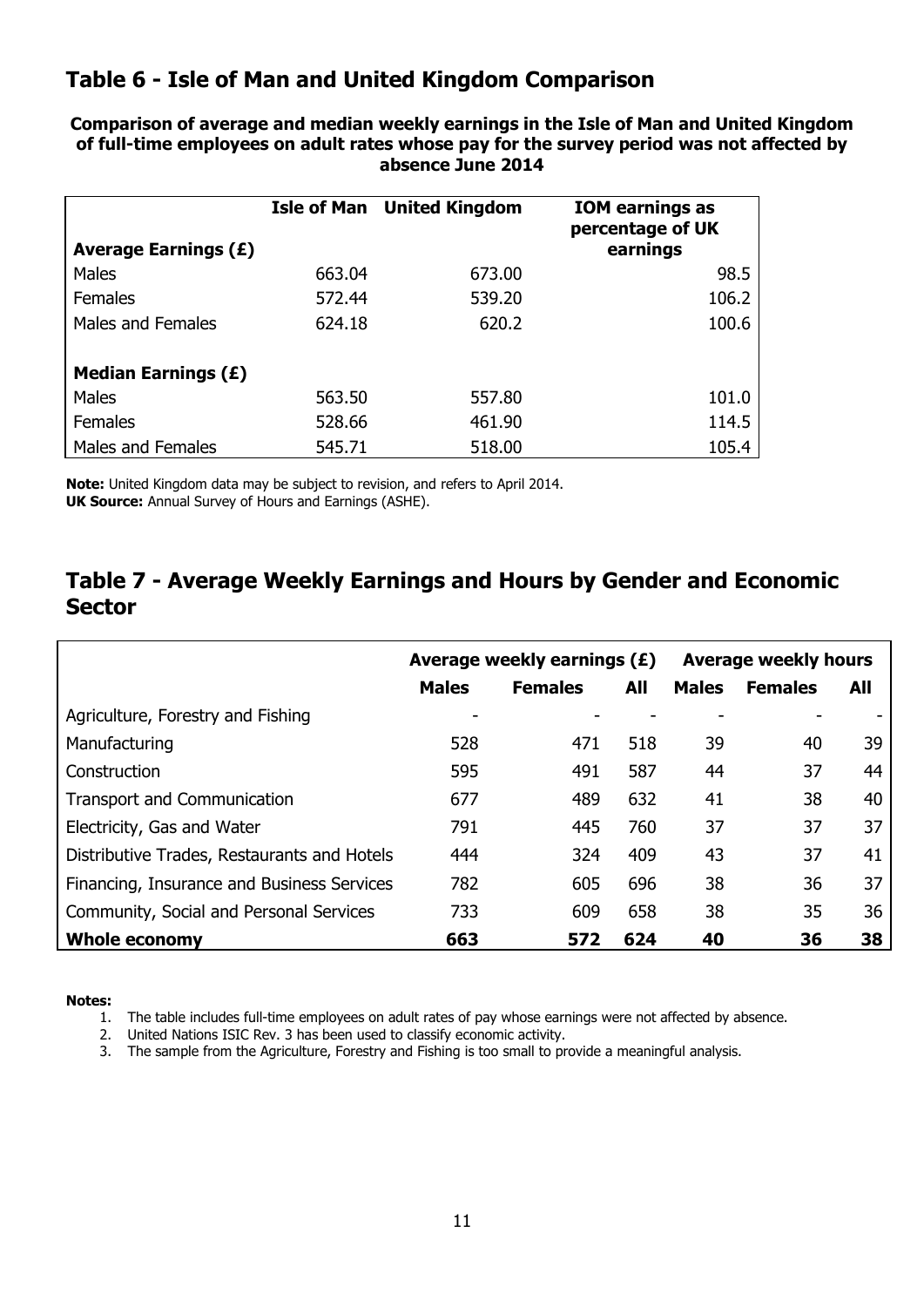### <span id="page-12-0"></span>**Table 8 - Average Weekly Earnings and Hours by Public/Private Sector Split**

|                        | Average weekly earnings (£) |               | <b>Average weekly hours</b> |                |               |     |  |  |
|------------------------|-----------------------------|---------------|-----------------------------|----------------|---------------|-----|--|--|
|                        | <b>Private</b>              | <b>Public</b> | All                         | <b>Private</b> | <b>Public</b> | All |  |  |
| <b>Male</b>            |                             |               |                             |                |               |     |  |  |
| Manual                 | 471                         | 549           | 485                         | 43             | 41            | 43  |  |  |
| Non-manual             | 735                         | 843           | 763                         | 38             | 38            | 38  |  |  |
| All                    | 634                         | 758           | 663                         | 40             | 39            | 40  |  |  |
| <b>Females</b>         |                             |               |                             |                |               |     |  |  |
| Manual                 | 349                         | 436           | 373                         | 38             | 36            | 38  |  |  |
| Non-manual             | 564                         | 659           | 598                         | 37             | 35            | 36  |  |  |
| All                    | 537                         | 639           | 572                         | 37             | 35            | 36  |  |  |
| <b>Male and Female</b> |                             |               |                             |                |               |     |  |  |
| Manual                 | 450                         | 520           | 464                         | 42             | 39            | 42  |  |  |
| Non-manual             | 654                         | 734           | 679                         | 37             | 36            | 37  |  |  |
| All                    | 596                         | 695           | 624                         | 39             | 37            | 38  |  |  |

**Note:** The table includes full-time employees on adult rates of pay whose earnings were not affected by absence.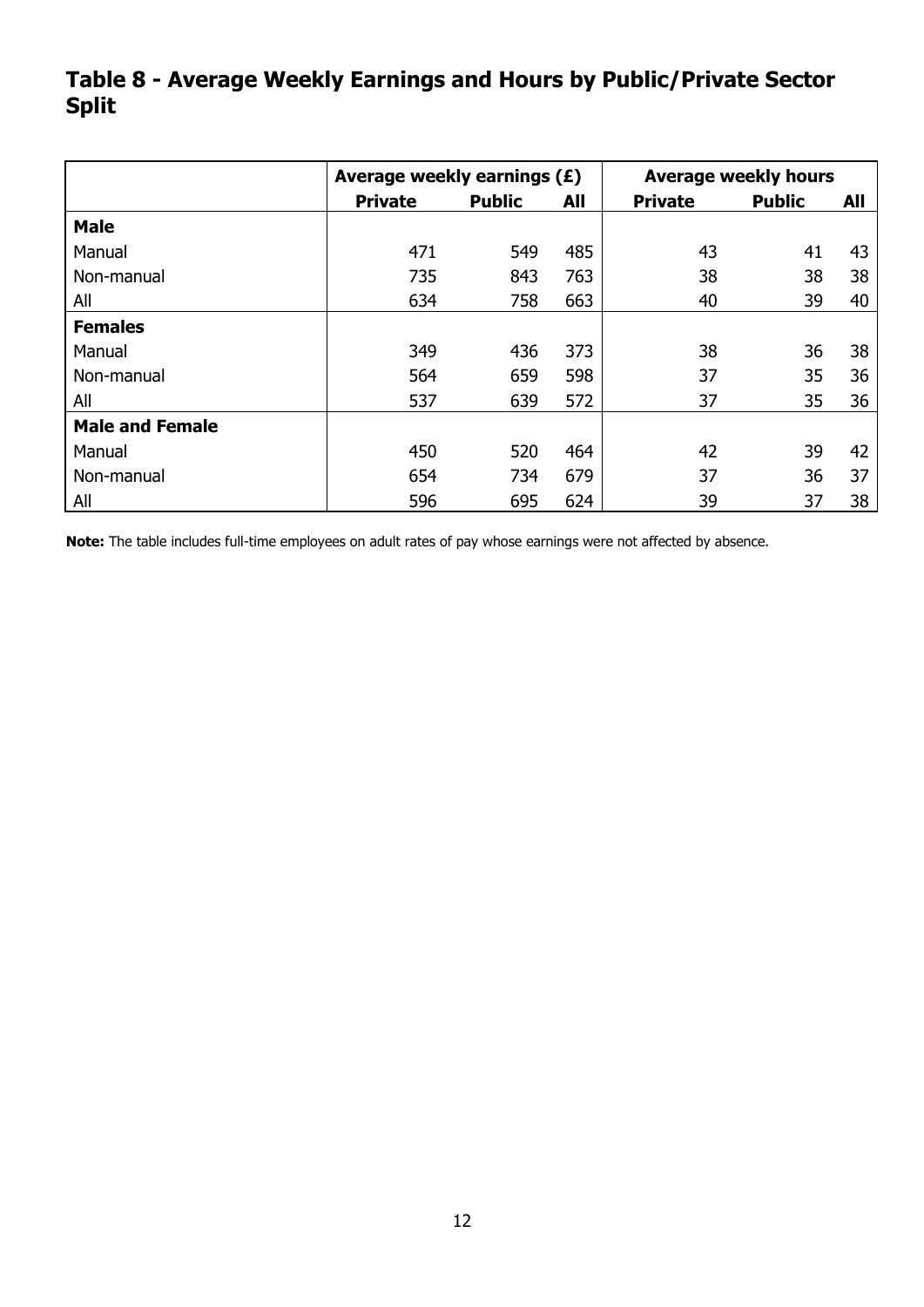### **Table 9 - Average Hourly Earnings (including overtime)**

|                           |         |          |           |       |           |           | <b>Hours worked</b> |           |         |       |           |        |              |                   |
|---------------------------|---------|----------|-----------|-------|-----------|-----------|---------------------|-----------|---------|-------|-----------|--------|--------------|-------------------|
|                           | $0 - 5$ | $5 - 10$ | $10 - 15$ | 15-20 | $20 - 25$ | $25 - 30$ | $30 - 35$           | $35 - 40$ | 40-45   | 45-50 | $50 - 55$ | $55+$  | <b>Total</b> | <b>Cumulative</b> |
| Under £3.50 per hour      | $0.0\%$ | $0.0\%$  | 0.0%      | 0.2%  | 0.2%      | 0.1%      | 0.0%                | 0.2%      | 0.2%    | 0.0%  | 0.0%      | 0.0%   | 1.0%         | 1.0%              |
| £3.50 to £4 per hour      | $0.0\%$ | $0.0\%$  | 0.0%      | 0.0%  | 0.0%      | 0.0%      | 0.1%                | 0.2%      | 0.0%    | 0.0%  | 0.0%      | 0.0%   | 0.2%         | 1.2%              |
| £4.01 to £4.50 per hour   | $0.0\%$ | $0.0\%$  | $0.0\%$   | 0.0%  | 0.0%      | 0.0%      | 0.0%                | $0.0\%$   | $0.0\%$ | 0.0%  | 0.0%      | 0.1%   | 0.1%         | 1.3%              |
| £4.51 to £5 per hour      | $0.0\%$ | $0.0\%$  | 0.1%      | 0.0%  | 0.0%      | 0.0%      | 0.0%                | 0.1%      | 0.0%    | 0.0%  | 0.0%      | 0.0%   | 0.2%         | 1.4%              |
| £5.01 to £6 per hour      | $0.0\%$ | $0.0\%$  | 0.1%      | 0.0%  | 0.2%      | 0.0%      | 0.0%                | 0.2%      | 0.1%    | 0.0%  | 0.0%      | 0.1%   | 0.6%         | 2.0%              |
| £6.01 to £7 per hour      | 0.1%    | 0.2%     | 0.4%      | 0.6%  | 0.7%      | 0.4%      | 0.5%                | 0.7%      | 1.4%    | 0.1%  | 0.1%      | 0.1%   | 5.3%         | 7.3%              |
| £7.01 to £8 per hour      | 0.3%    | 0.2%     | 0.6%      | 0.7%  | 0.6%      | 0.5%      | 0.2%                | 1.0%      | 1.0%    | 0.3%  | 0.1%      | 0.2%   | 5.6%         | 12.8%             |
| £8.01 to £9 per hour      | 0.2%    | $0.6\%$  | 0.2%      | 0.3%  | 0.8%      | 0.2%      | 0.3%                | 2.1%      | 1.0%    | 0.4%  | 0.2%      | 0.2%   | 6.5%         | 19.4%             |
| £9.01 to £10 per hour     | 0.1%    | 0.4%     | 0.2%      | 0.5%  | 0.3%      | 0.4%      | 0.5%                | 2.6%      | 1.3%    | 0.2%  | 0.3%      | 0.0%   | 6.7%         | 26.1%             |
| £10.01 to £12.50 per hour | 0.2%    | 0.5%     | 0.7%      | 1.0%  | 1.0%      | 0.6%      | 0.8%                | 6.3%      | 2.7%    | 1.0%  | 0.2%      | 0.2%   | 15.2%        | 41.3%             |
| £12.51 to £15 per hour    | $0.0\%$ | 0.2%     | 0.2%      | 0.6%  | 0.5%      | 0.7%      | 0.7%                | 8.0%      | 3.4%    | 0.6%  | $0.0\%$   | 0.2%   | 15.1%        | 56.4%             |
| £15.01 to £17.50 per hour | 0.2%    | 0.2%     | $0.0\%$   | 0.2%  | 0.2%      | 0.5%      | 0.9%                | 6.2%      | 1.4%    | 0.7%  | 0.1%      | 0.1%   | 10.7%        | 67.1%             |
| £17.51 to £20 per hour    | 0.2%    | 0.2%     | $0.0\%$   | 0.6%  | 0.2%      | 0.2%      | 0.2%                | 5.3%      | 1.0%    | 0.2%  | $0.0\%$   | 0.0%   | 8.1%         | 75.3%             |
| Over £20 per hour         | 3.6%    | 1.4%     | 0.7%      | 0.5%  | 0.9%      | 2.6%      | 1.1%                | 11.3%     | 2.2%    | 0.2%  | 0.2%      | 0.1%   | 24.7%        | 100.0%            |
|                           |         |          |           |       |           |           |                     |           |         |       |           |        |              |                   |
| <b>Total</b>              | 4.9%    | 3.8%     | 3.2%      | 5.1%  | 5.6%      | 6.1%      | 5.3%                | 44.1%     | 15.6%   | 3.7%  | 1.2%      | 1.3%   | 100.0%       |                   |
|                           |         |          |           |       |           |           |                     |           |         |       |           |        |              |                   |
| Cumulative total          | 4.9%    | 8.8%     | 12.0%     | 17.1% | 22.7%     | 28.8%     | 34.1%               | 78.2%     | 93.9%   | 97.5% | 98.7%     | 100.0% |              |                   |

#### <span id="page-13-0"></span>**Notes:**

1. The table includes employees for whom basic hours were reported.

2. The bands of hours and earnings are such that the lower limit is included and the upper limit excluded. So, for example, "5 - 10 hours" is the band of basic hours more than or equal to 5 hours and strictly less than 10 hours.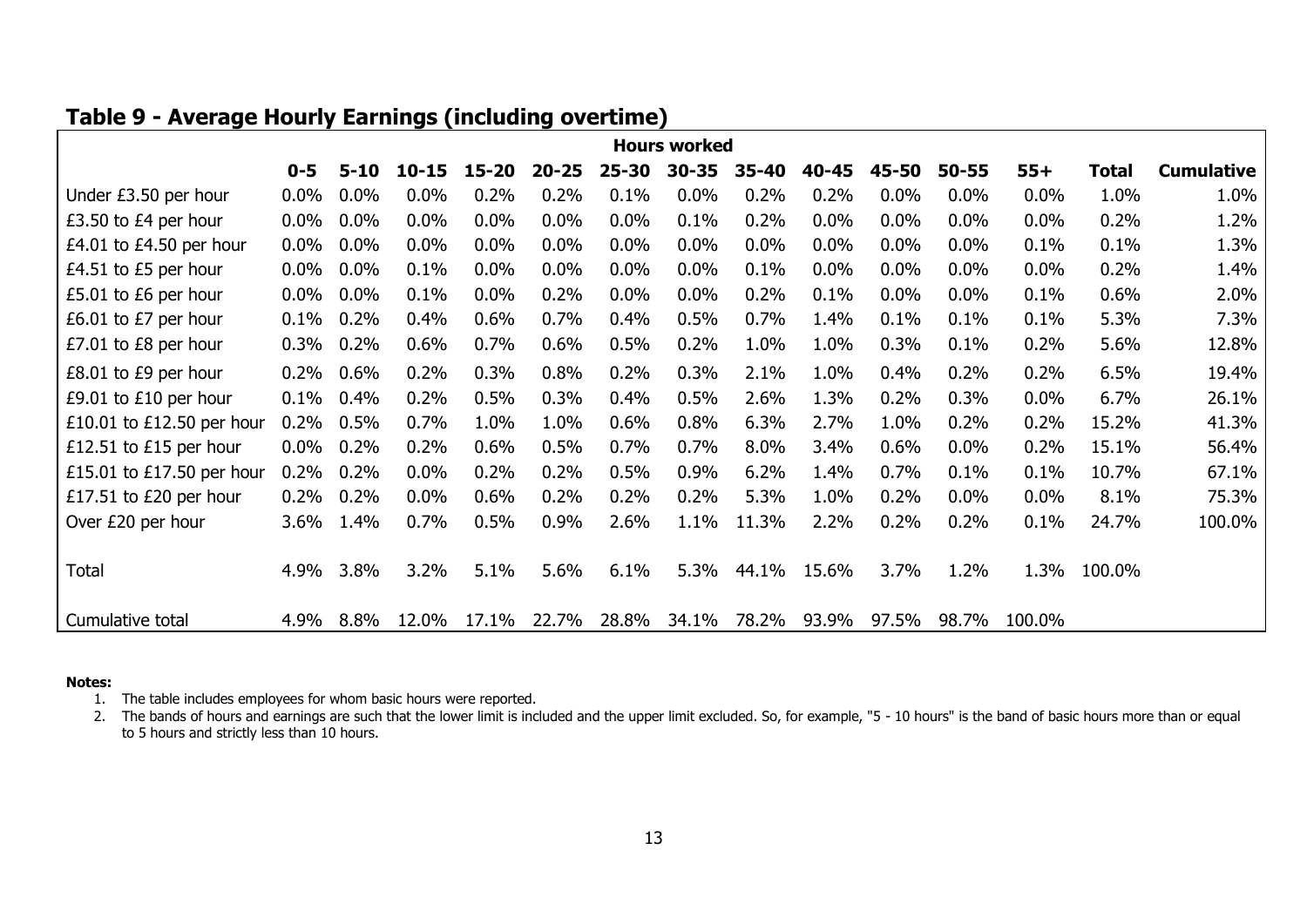### **Table 10 - Average Hourly Earnings (excluding overtime)**

|                           |         |          |           |           |           |           | <b>Hours</b> |       |       |       |           |         |              |                   |
|---------------------------|---------|----------|-----------|-----------|-----------|-----------|--------------|-------|-------|-------|-----------|---------|--------------|-------------------|
|                           | $0 - 5$ | $5 - 10$ | $10 - 15$ | $15 - 20$ | $20 - 25$ | $25 - 30$ | $30 - 35$    | 35-40 | 40-45 | 45-50 | $50 - 55$ | $55+$   | <b>Total</b> | <b>Cumulative</b> |
| Under £3.50 per hour      | 0.0%    | 0.0%     | 0.0%      | 0.2%      | 0.2%      | 0.1%      | 0.0%         | 0.2%  | 0.2%  | 0.0%  | $0.0\%$   | 0.0%    | 1.0%         | 1.0%              |
| £3.50 to £4 per hour      | $0.0\%$ | $0.0\%$  | 0.0%      | 0.0%      | 0.0%      | 0.0%      | 0.1%         | 0.2%  | 0.0%  | 0.0%  | $0.0\%$   | 0.0%    | 0.2%         | 1.3%              |
| £4.01 to £4.50 per hour   | $0.0\%$ | $0.0\%$  | 0.0%      | 0.0%      | $0.0\%$   | $0.0\%$   | 0.0%         | 0.0%  | 0.0%  | 0.0%  | $0.0\%$   | $0.0\%$ | 0.0%         | 1.3%              |
| £4.51 to £5 per hour      | $0.0\%$ | 0.0%     | 0.1%      | $0.0\%$   | $0.0\%$   | $0.0\%$   | 0.0%         | 0.1%  | 0.0%  | 0.0%  | $0.0\%$   | $0.0\%$ | 0.2%         | 1.4%              |
| £5.01 to £6 per hour      | $0.0\%$ | $0.0\%$  | 0.1%      | $0.0\%$   | 0.2%      | $0.0\%$   | 0.0%         | 0.2%  | 0.1%  | 0.0%  | $0.0\%$   | 0.1%    | 0.6%         | 2.0%              |
| £6.01 to £7 per hour      | 0.2%    | 0.2%     | 0.4%      | 0.6%      | 0.8%      | 0.4%      | 0.5%         | 0.8%  | 1.4%  | 0.1%  | 0.1%      | $0.0\%$ | 5.4%         | 7.4%              |
| £7.01 to £8 per hour      | 0.4%    | 0.2%     | 0.5%      | 0.9%      | 0.7%      | 0.3%      | 0.2%         | 1.0%  | 1.2%  | 0.2%  | 0.1%      | $0.0\%$ | 5.7%         | 13.2%             |
| £8.01 to £9 per hour      | 0.2%    | 0.6%     | 0.3%      | 0.5%      | 0.8%      | 0.3%      | 0.3%         | 2.7%  | 1.4%  | 0.2%  | 0.1%      | 0.1%    | 7.6%         | 20.8%             |
| £9.01 to $£10$ per hour   | 0.1%    | 0.5%     | 0.1%      | 0.4%      | 0.3%      | 0.3%      | 0.5%         | 3.2%  | 1.1%  | 0.1%  | $0.0\%$   | 0.0%    | 6.5%         | 27.3%             |
| £10.01 to £12.50 per hour | 0.2%    | 0.5%     | 0.8%      | 0.8%      | 1.1%      | 0.5%      | 0.8%         | 8.5%  | 2.7%  | 0.4%  | 0.2%      | 0.1%    | 16.5%        | 43.8%             |
| £12.51 to £15 per hour    | $0.0\%$ | 0.2%     | 0.2%      | 0.6%      | 0.6%      | 0.8%      | 0.8%         | 10.2% | 3.0%  | 0.1%  | $0.0\%$   | 0.0%    | 16.6%        | 60.4%             |
| £15.01 to £17.50 per hour | 0.2%    | 0.2%     | 0.0%      | 0.2%      | 0.2%      | 0.4%      | 0.8%         | 6.0%  | 1.0%  | 0.2%  | $0.0\%$   | 0.0%    | 9.3%         | 69.7%             |
| £17.51 to £20 per hour    | 0.2%    | 0.2%     | 0.0%      | 0.4%      | 0.2%      | 0.6%      | 0.2%         | 5.3%  | 0.6%  | 0.0%  | $0.0\%$   | 0.0%    | 7.7%         | 77.4%             |
| Over £20 per hour         | 3.8%    | 1.3%     | 0.6%      | 0.5%      | 0.7%      | 2.2%      | 1.0%         | 10.3% | 2.0%  | 0.1%  | $0.0\%$   | 0.0%    | 22.6%        | 100.0%            |
|                           |         |          |           |           |           |           |              |       |       |       |           |         |              |                   |
| Total                     | 5.3%    | 3.9%     | 3.0%      | 5.2%      | 6.0%      | 5.9%      | 5.2%         | 48.7% | 14.8% | 1.4%  | 0.4%      | 0.2%    | 100.0%       |                   |
|                           |         |          |           |           |           |           |              |       |       |       |           |         |              |                   |
| Cumulative total          | 5.3%    | 9.3%     | 12.3%     | 17.5%     | 23.5%     | 29.4%     | 34.6%        | 83.2% | 98.0% | 99.4% | 99.8%     | 100.0%  |              |                   |

#### <span id="page-14-0"></span>**Notes:**

1. The table includes employees for whom basic hours were reported.

2. The bands of hours and earnings are such that the lower limit is included and the upper limit excluded. So, for example, "5 - 10 hours" is the band of basic hours more than or equal to 5 hours and strictly less than 10 hours.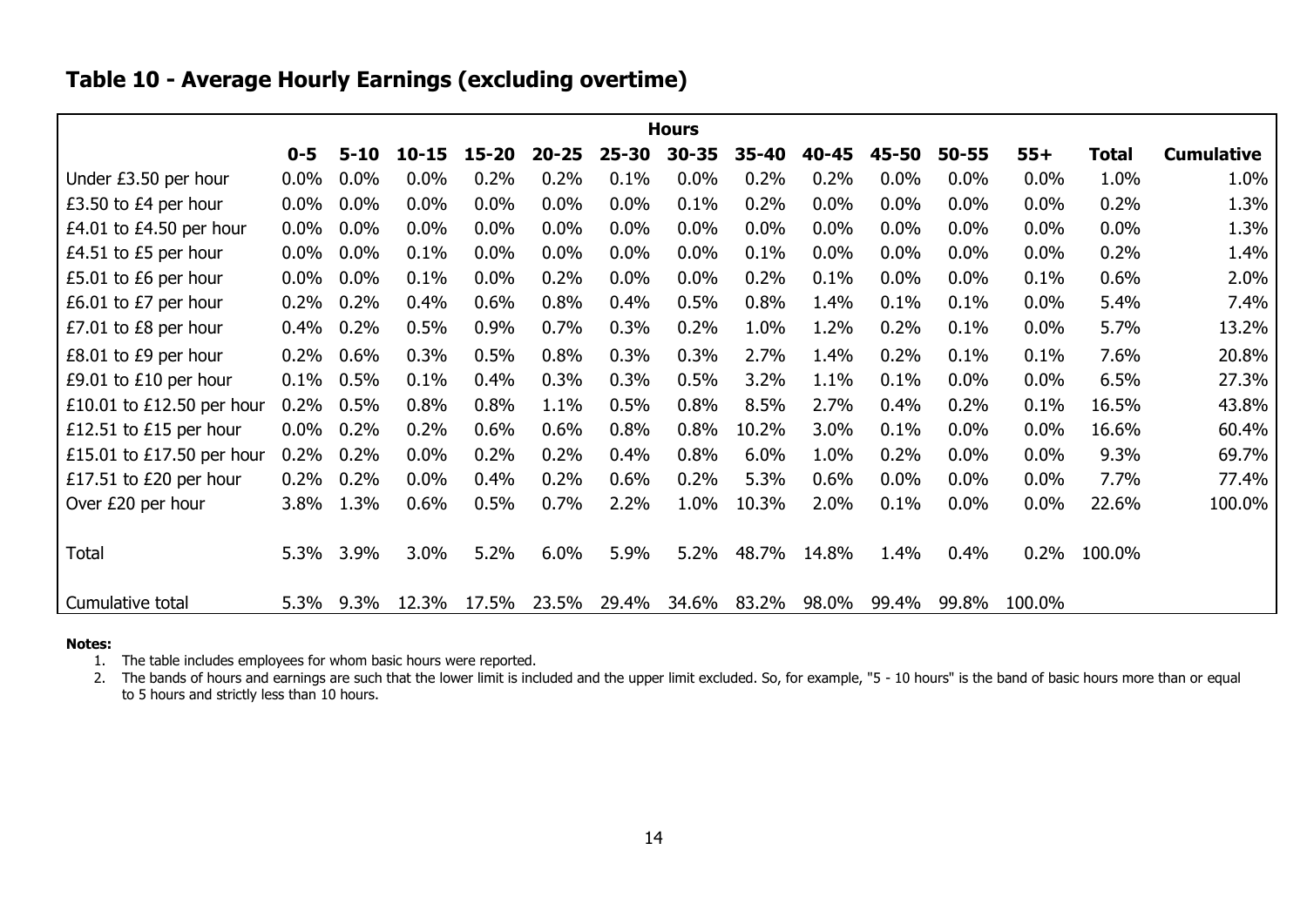# <span id="page-15-0"></span>**Table 11 - Response Rates**

| <b>Employers</b>                                        | Public        | Private | All   |
|---------------------------------------------------------|---------------|---------|-------|
| Sent                                                    | 16            | 687     | 703   |
| Received                                                | 16            | 680     | 696   |
| Response rate                                           | <i>100.0%</i> | 99.0%   | 99.0% |
| <b>Employees</b>                                        |               |         |       |
|                                                         | Public        | Private | All   |
| Forms sent                                              | 415           | 1257    | 1672  |
| Forms returned                                          | 415           | 1250    | 1665  |
| Response rate                                           | 100.0%        | 99.4%   | 99.6% |
| Exempt (See questionnaire)                              |               |         | 175   |
| Earnings affected by absence or on trainee/junior rates |               |         | 237   |
| Full-timers with reported hours                         |               |         | 914   |
| Part-timers with reported hours                         |               |         | 339   |
| Total returned                                          |               |         | 1665  |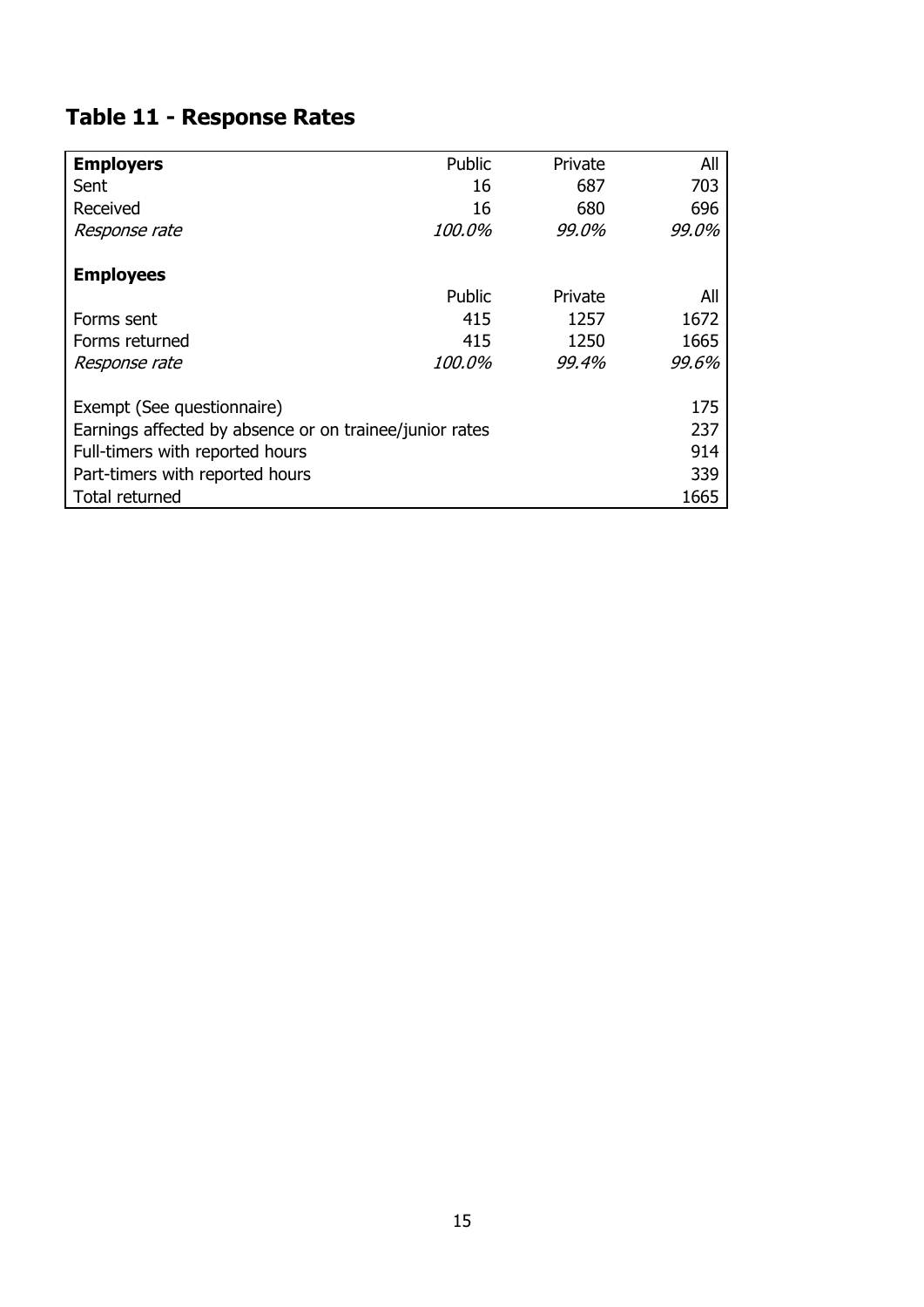### <span id="page-16-0"></span>**Appendix One – Earnings Survey 2014 Questionnaire**

The text below is taken from the paper questionnaire – employers were also able submit the questionnaire online.

The completed form is to be returned by 1 October 2014 to:- Economic Affairs, Cabinet Office, Government Office, Bucks Road, Douglas, Isle of Man, IM1 3PN.

#### **Earnings Survey 2014 - A compulsory inquiry under the Statistics Act 1999 CONFIDENTIAL**

• If the person named on the tear-off portion is in one of the exemption categories listed opposite, enter the appropriate category letter (A to G) in this box. If this box has been completed, sign your name and enter the date overleaf and return the form.

• Please provide the following information about the employment, earnings and hours of the employee named on the tear-off portion for the pay week (or longer period used for pay purposes) which included 10th June, 2014.

• Please read the notes on the tear-off portion before answering the relevant questions.

### **1 Sex and year of birth**

- (a) Is the employee male or female?
- (b) What is the employee's year of birth?

### **2 Occupation**

- (a) What, if any, is the employee's job title?
- (b) Give a short description of the work this employee does.
- (c) Has the employee worked at this same job in your organisation for one year or more?

### **3 Basic weekly hours of work**

(a) How many hours, excluding overtime and main meal breaks, is this employee expected to work in a normal week?

(b) Is the employee regarded as full-time or part-time?

### **4 Pay-period length, effect of absence and pay rates**

(a) Please show the length of the pay-period you will use to give details of the employee's earnings at question 5.

(b) Were the employee's earnings for the pay-period affected by absence? (For example because of sickness, holiday or other absence, short-time working or the employment lasting only part of the period).

(c) Is the employee regarded as being paid on adult rates or on trainee/junior rates?

### **5 Earnings for the pay-period**

Please show by entering the amounts in the appropriate boxes, how the employee's pay for the payperiod including 10th June was made up.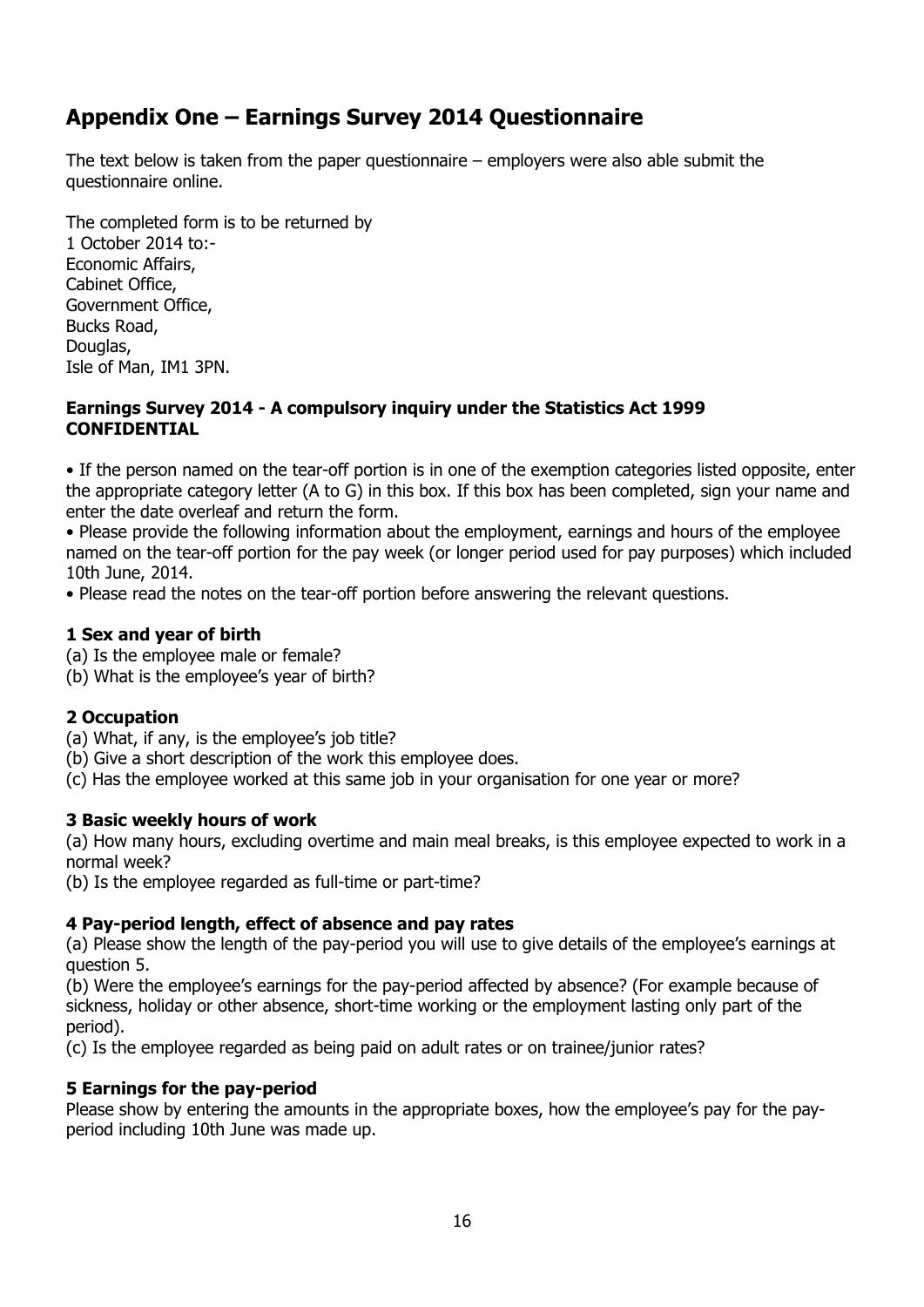### **Overtime**

(a) The actual hours of overtime worked in excess of normal basic hours reported at 3(a) If none, enter "NIL" (e.g. if 4 additional hours were worked at time and a half enter 4 not 6).

(b) Overtime earnings - the full amount for the period, not just the premium element. If none, enter "NIL"

#### **Incentive payments**

e.g. piecework, bonuses (including profit sharing), commission, productivity and other incentive payments.

(c) Where made in each pay-period, enter the fraction which relates to one pay-period. If none, enter "NIL"

(d) Where made less often than each pay-period, enter the fraction which relates to one pay-period. If none, enter "NIL"

#### **Shift premium etc. payments**

(e) Premium payments (not total pay) for shift work disturbances and for night work or weekend work where these are not treated as overtime. If none, enter "NIL"

#### **All other payments, including basic pay**

(f) Basic pay and all other payments not shown above. If none, enter "NIL"

(g) TOTAL GROSS PAY for the pay-period (items (b) to (f)). If none, enter "NIL"

#### **Exemptions**

**A** – a private domestic servant who resides at their place of work

**B** – one of your former employees now retired and receiving an occupational pension (but not a wage or salary)

**C** – a wife working for her husband, or a husband working for his wife

**D** – a person employed outside the Isle of Man

 $E - a$  person who left your employment before 9<sup>th</sup> June 2014

**F** – a company director who does not receive a salary

**G** – a person receiving annuity